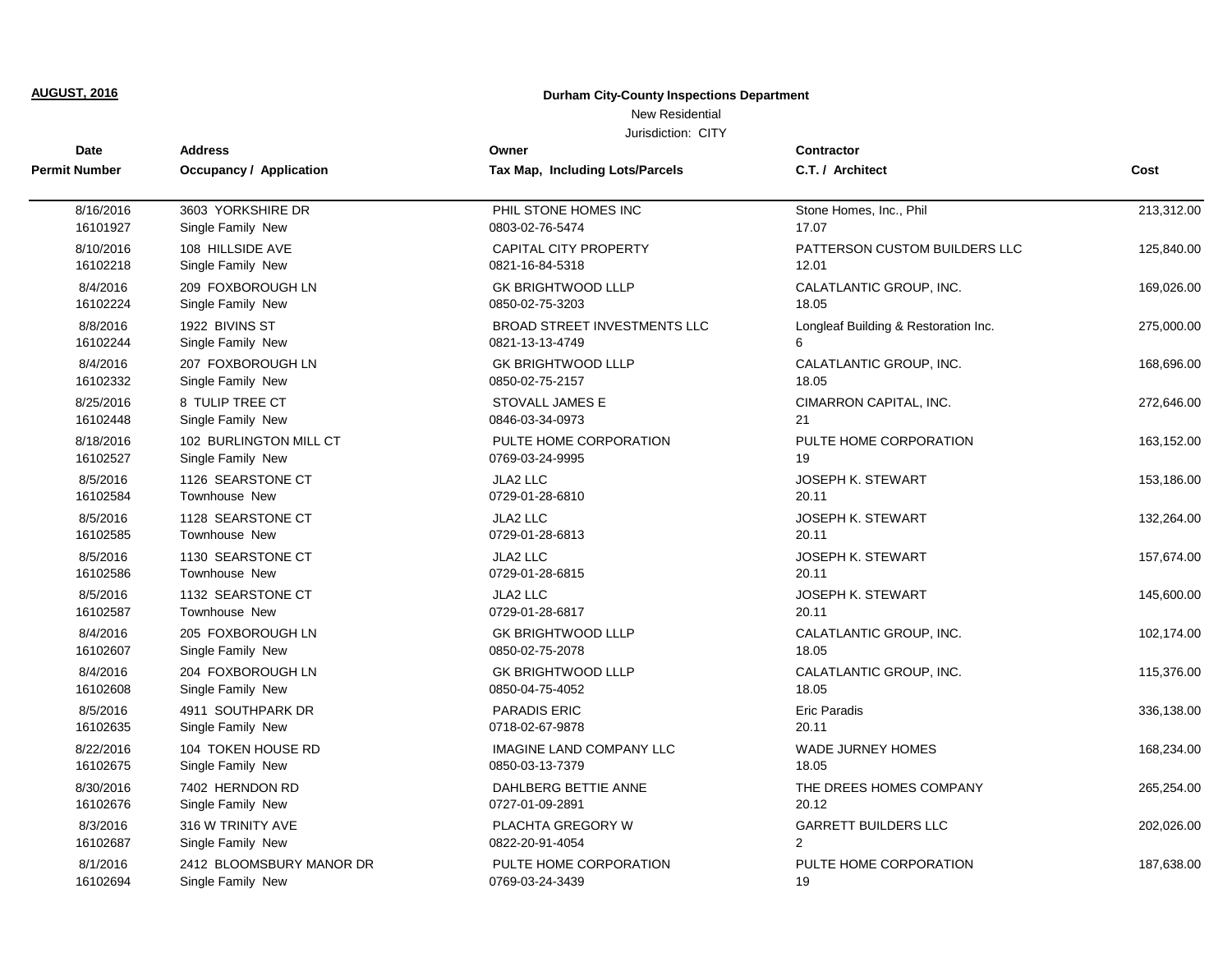## **Durham City-County Inspections Department**

## New Residential

| <b>Date</b>          | Address                              | Owner                                   | <b>Contractor</b>                      |            |
|----------------------|--------------------------------------|-----------------------------------------|----------------------------------------|------------|
| <b>Permit Number</b> | <b>Occupancy / Application</b>       | Tax Map, Including Lots/Parcels         | C.T. / Architect                       | Cost       |
| 8/1/2016             | 120 PUTTERS CT                       | <b>BEAZER HOMES CORP</b>                | <b>BEAZER HOMES CORP.</b>              | 192,522.00 |
| 16102707             | Single Family New                    | 0850-02-95-3533                         | 18.05                                  |            |
| 8/11/2016            | 109 E ENTERPRISE ST                  | <b>PERRY TRANS</b>                      | SGS CONTRACTING, LLC.                  | 146,520.00 |
| 16102719             | Single Family New                    | 0821-16-83-3083                         | 12.01                                  |            |
| 8/1/2016             | 113 PENINSULA CT                     | LENNAR CAROLINAS LLC                    | Lennar Carolinas, LLC                  | 178,068.00 |
| 16102725             | Single Family New                    | 0850-01-05-7696                         | 18.05                                  |            |
| 8/1/2016             | 205 PENINSULA CT                     | LENNAR CAROLINAS LLC                    | Lennar Carolinas, LLC                  | 185,790.00 |
| 16102726             | Single Family New                    | 0850-01-05-6686                         | 18.05                                  |            |
| 8/22/2016            | 116 N BLACKNALL ST                   | HABITAT FOR HUMANITY OF DURHAM          | HABITAT FOR HUMANITY OF DURHAM INC.    | 103,224.00 |
| 16102734             | Single Family New                    | 0831-14-44-0300                         | 11                                     |            |
| 8/11/2016            | 203 PENINSULA CT                     | <b>LENNAR CAROLINAS LLC</b>             | Lennar Carolinas, LLC                  | 177,144.00 |
| 16102748             | Single Family New                    | 0850-01-05-7636                         | 18.05                                  |            |
| 8/1/2016             | 208 WELLWATER AVE                    | <b>LENNAR CAROLINAS LLC</b>             | Lennar Carolinas, LLC                  | 265,716.00 |
| 16102749             | Single Family New                    | 0860-01-06-9951                         | 18.05                                  |            |
| 8/9/2016             | 1041 CAPSTONE DR                     | COMMUNITY DEVELOPMENT CAPITAL           | Meritage Homes of North Carolina, Inc. | 197,868.00 |
| 16102760             | Single Family New                    | 0717-04-92-2327                         | 20.12                                  |            |
| 8/3/2016             | 212 W ENTERPRISE ST                  | <b>HARGROVE LIZZIE P</b>                | PATTERSON CUSTOM BUILDERS LLC          | 145,332.00 |
| 16102769             | Single Family New                    | 0821-15-73-4059                         | 12.01                                  |            |
| 8/1/2016             | 2007 MOREHEAD HILL CT                | <b>GREENHAWK DEVELOPMENT LLC</b>        | Ryan Builders-North Carolina, LLC, Dan | 197,010.00 |
| 16102773             | Single Family New                    | 0850-03-40-2391                         | 18.05                                  |            |
| 8/18/2016            | 110 WELLWATER AVE                    | LENNAR CAROLINAS LLC                    | Lennar Carolinas, LLC                  | 231,660.00 |
| 16102777             | Single Family New                    | 0860-01-07-6061                         | 18.05                                  |            |
| 8/2/2016             | 121 CURRITUCK LN                     | PULTE HOME CORPORATION                  | PULTE HOME CORPORATION                 | 157,740.00 |
| 16102784             | Single Family New                    | 0769-01-26-7079                         | 19                                     |            |
| 8/11/2016            | 607 WELLWATER AVE                    | LENNAR CAROLINAS LLC                    | Lennar Carolinas, LLC                  | 196,614.00 |
| 16102795             | Single Family New                    | 0860-01-06-8612                         | 18.05                                  |            |
| 8/2/2016             | 2414 BLOOMSBURY MANOR DR             | PULTE HOME CORPORATION                  | PULTE HOME CORPORATION                 | 175,296.00 |
| 16102797             | Single Family New                    | 0769-03-24-3405                         | 19                                     |            |
| 8/11/2016            | 102 WHITE BURLEY CT                  | MUNGO HOMES OF NORTH CAROLINA           | Mungo Homes of North Carolina, Inc.    | 178,266.00 |
| 16102822             | Single Family New                    | 0739-02-69-8805                         | 20.00                                  |            |
| 8/2/2016             | 8 GRIFTON PL                         | LENNAR CAROLINAS LLC                    | Lennar Carolinas, LLC                  | 136,290.00 |
| 16102830             | <b>Townhouse New</b>                 | 0833-01-47-0607                         | 20.00                                  |            |
| 8/2/2016<br>16102831 | 7 GRIFTON PL<br><b>Townhouse New</b> | LENNAR CAROLINAS LLC<br>0833-01-47-0554 | Lennar Carolinas, LLC                  | 135,036.00 |
| 8/2/2016             | 6 GRIFTON PL                         | LENNAR CAROLINAS LLC                    | Lennar Carolinas, LLC                  | 133,980.00 |
| 16102832             | <b>Townhouse New</b>                 | 0833-01-47-0638                         | 20.00                                  |            |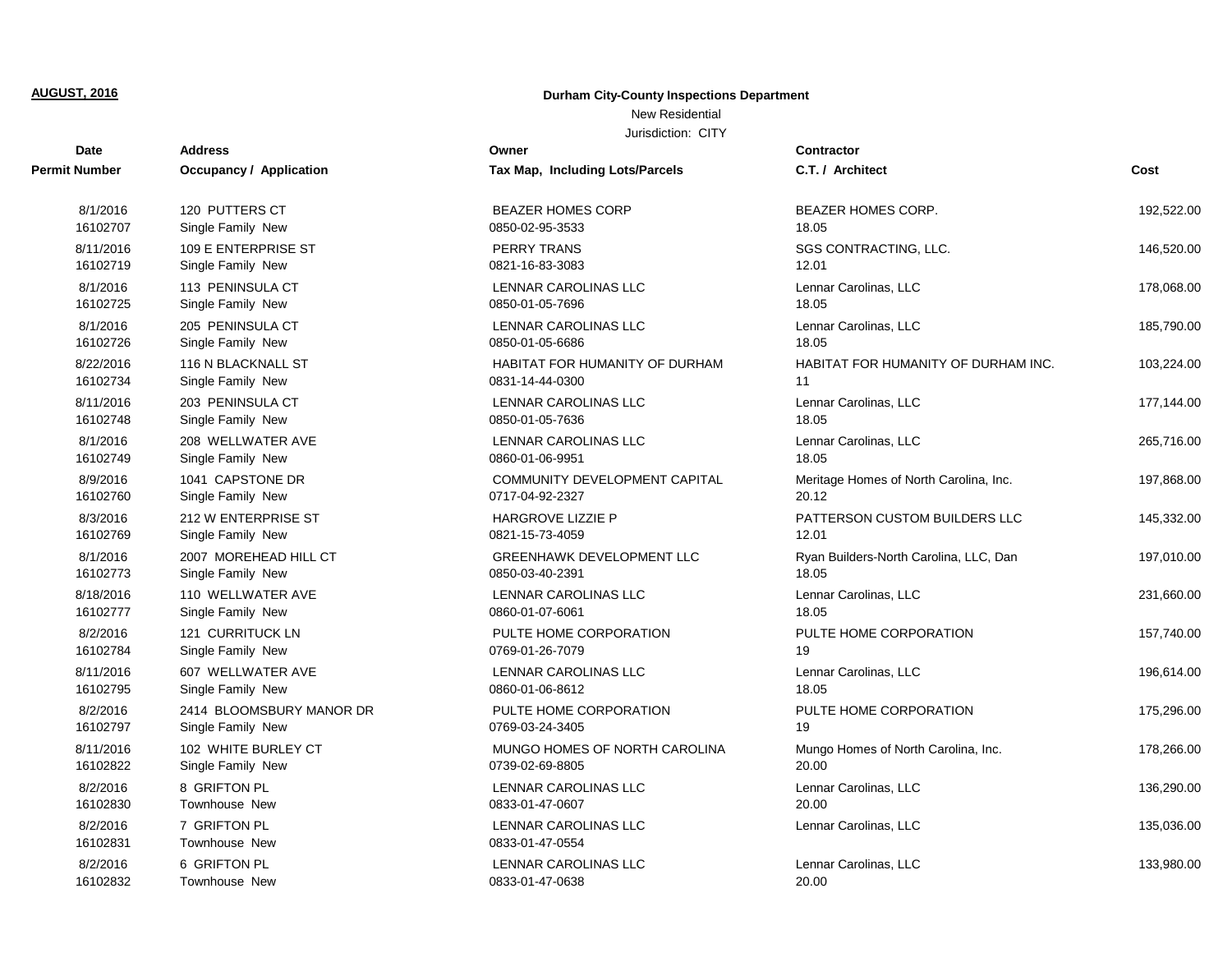## **Durham City-County Inspections Department**

## New Residential

| <b>Date</b>          | <b>Address</b>                             | Owner                                               | <b>Contractor</b>                      |            |
|----------------------|--------------------------------------------|-----------------------------------------------------|----------------------------------------|------------|
| Permit Number        | <b>Occupancy / Application</b>             | Tax Map, Including Lots/Parcels                     | C.T. / Architect                       | Cost       |
| 8/22/2016            | 120 PUTTERS CT                             | <b>BEAZER HOMES CORP</b>                            | BEAZER HOMES CORP.                     | 160,446.00 |
| 16102839             | Single Family New                          | 0850-02-95-3533                                     | 18.05                                  |            |
| 8/1/2016<br>16102840 | 2009 MOREHEAD HILL CT<br>Single Family New | <b>GREENHAWK DEVELOPMENT LLC</b><br>0850-03-40-3352 | Ryan Builders-North Carolina, LLC, Dan | 192,588.00 |
| 8/1/2016             | 104 BURLINGTON MILL CT                     | PULTE HOME CORPORATION                              | PULTE HOME CORPORATION                 | 187,638.00 |
| 16102851             | Single Family New                          | 0769-03-34-0931                                     | 19                                     |            |
| 8/22/2016            | 1308 CAPSTONE DR                           | MERITAGE HOMES OF THE                               | Meritage Homes of North Carolina, Inc. | 360,492.00 |
| 16102856             | Single Family New                          | 0717-04-72-5120                                     | 20.12                                  |            |
| 8/1/2016             | 1238 CAPSTONE DR                           | MERITAGE HOMES OF THE                               | Meritage Homes of North Carolina, Inc. | 290,598.00 |
| 16102859             | Single Family New                          | 0717-04-82-1195                                     | 20.12                                  |            |
| 8/10/2016            | 1020 POPLAR ST                             | CALATLANTIC GROUP INC                               | CALATLANTIC GROUP, INC.                | 272,413.00 |
| 16102886             | Single Family New                          | 0850-04-74-5066                                     | 18.05                                  |            |
| 8/29/2016            | 1509 CATCH FLY LN                          | MERITAGE HOMES OF THE                               | Meritage Homes of North Carolina, Inc. | 206,118.00 |
| 16102890             | <b>Townhouse New</b>                       | 0728-04-53-0437                                     | 20.13                                  |            |
| 8/29/2016            | 1507 CATCH FLY LN                          | MERITAGE HOMES OF THE                               | Meritage Homes of North Carolina, Inc. | 183,150.00 |
| 16102891             | <b>Townhouse New</b>                       | 0728-04-53-0466                                     | 20.13                                  |            |
| 8/29/2016            | 1503 CATCH FLY LN                          | MERITAGE HOMES OF THE                               | Meritage Homes of North Carolina, Inc. | 146,718.00 |
| 16102892             | <b>Townhouse New</b>                       | 0728-04-53-0495                                     | 20.13                                  |            |
| 8/29/2016            | 1501 CATCH FLY LN                          | MERITAGE HOMES OF THE                               | Meritage Homes of North Carolina, Inc. | 164,274.00 |
| 16102893             | Townhouse New                              | 0728-04-53-1424                                     | 20.13                                  |            |
| 8/1/2016             | 118 SNOWY EGRET CT                         | ELD CARDINAL OAKS LLC                               | Level Carolina Homes, LLC              | 167,046.00 |
| 16102898             | Single Family New                          | 0852-01-35-8346                                     | 18.04                                  |            |
| 8/4/2016             | 1320 PULITZER LN                           | AVH BETHPAGE LLC                                    | AVH CAROLINAS, LLC.                    | 180,764.00 |
| 16102899             | Single Family New                          | 0758-03-22-2507                                     | 20.14                                  |            |
| 8/4/2016             | 1338 PULITZER LN                           | AVH BETHPAGE LLC                                    | AVH CAROLINAS, LLC.                    | 191,598.00 |
| 16102900             | Single Family New                          | 0758-03-12-7528                                     | 20.14                                  |            |
| 8/10/2016            | 1605 SASSAFRAS HILL ST                     | ASCO BUILDERS INC                                   | Trinidad Maldanado Cruz                | 245,652.00 |
| 16102909             | Single Family New                          | 0835-02-76-1843                                     | 16.01                                  |            |
| 8/4/2016             | 1043 LAREDO LN                             | MREC LEVEL BRIGHTLEAF SPRING                        | Level Carolina Homes, LLC              | 192,390.00 |
| 16102910             | Single Family New                          | 0850-04-72-4226                                     | 18.05                                  |            |
| 8/4/2016             | 112 SNOWY EGRET CT                         | ELD CARDINAL OAKS LLC                               | Level Carolina Homes, LLC              | 153,582.00 |
| 16102911             | Single Family New                          | 0852-01-35-7495                                     | 18.04                                  |            |
| 8/4/2016             | 1010 SAN ANTONIO BLVD                      | MREC LEVEL BRIGHTLEAF SPRING                        | Level Carolina Homes, LLC              | 177,144.00 |
| 16102919             | Single Family New                          | 0850-04-72-6187                                     | 18.05                                  |            |
| 8/22/2016            | 2 SPRINGHOUSE PL                           | YONKER JEFFREY S                                    | WYLDELANDS CONSTRUCTION, LLC           | 784,827.76 |
| 16102923             | Single Family New                          | 0813-02-68-8603                                     | 17.07                                  |            |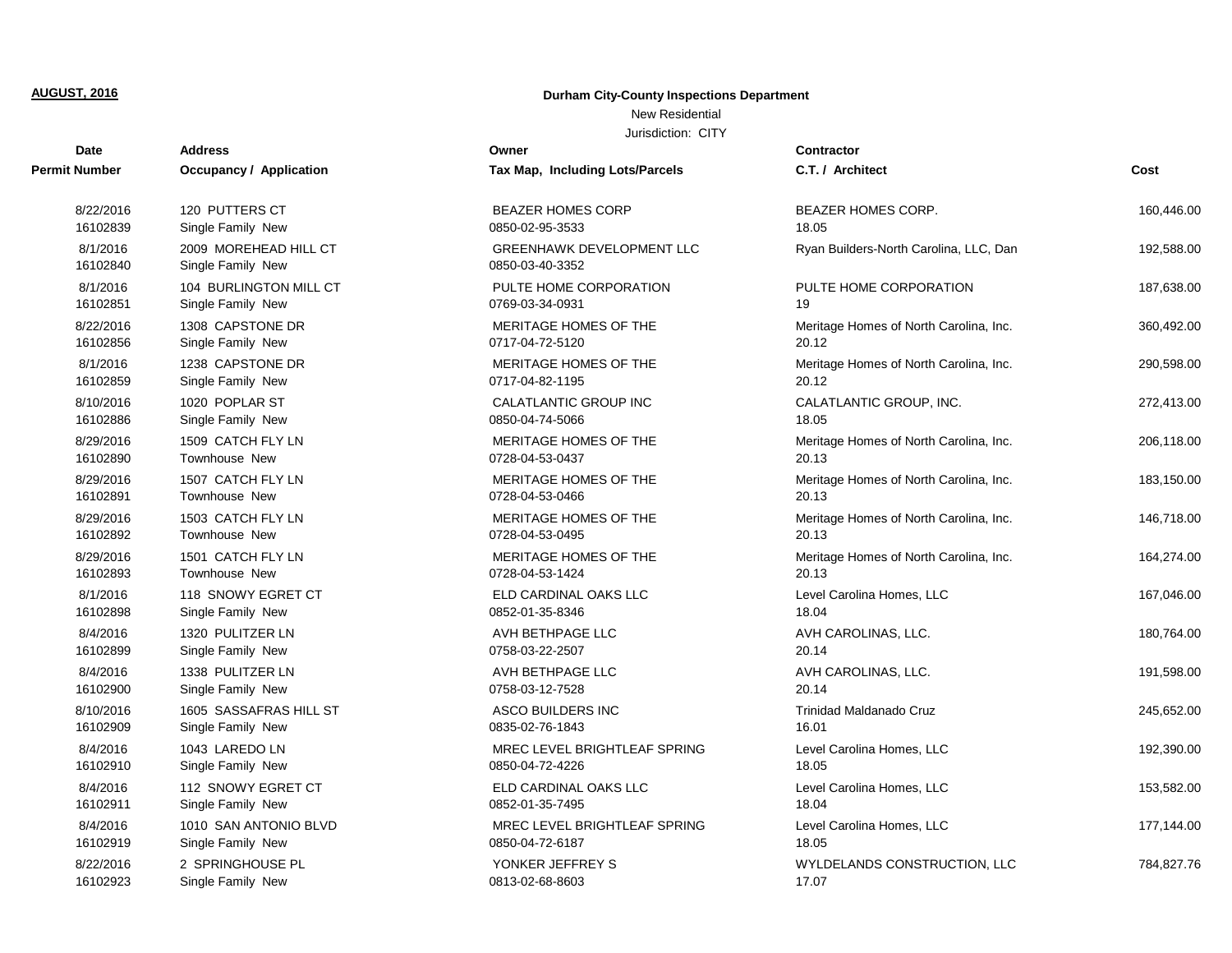## **Durham City-County Inspections Department**

## New Residential

| Date          | <b>Address</b>                 | Owner                                  | <b>Contractor</b>                      |            |
|---------------|--------------------------------|----------------------------------------|----------------------------------------|------------|
| Permit Number | <b>Occupancy / Application</b> | <b>Tax Map, Including Lots/Parcels</b> | C.T. / Architect                       | Cost       |
| 8/4/2016      | 1245 MAGIC HOLLOW RD           | MERITAGE HOMES OF THE                  | Meritage Homes of North Carolina, Inc. | 233.507.84 |
| 16102928      | Single Family New              | 0717-04-80-0883                        | 20.12                                  |            |
| 8/8/2016      | 3322 PROSPECT PKWY             | LEVEL CAROLINA HOMES LLC               | Level Carolina Homes, LLC              | 233,244.00 |
| 16102929      | Single Family New              | 0850-04-72-0535                        | 18.05                                  |            |
| 8/8/2016      | 3444 FLAT RIVER DR             | MREC LEVEL BRIGHTLEAF SPRING           | Level Carolina Homes, LLC              | 177,606.00 |
| 16102940      | Single Family New              | 0850-04-71-4893                        | 18.05                                  |            |
| 8/8/2016      | 1326 PULITZER LN               | AVH BETHPAGE LLC                       | AVH CAROLINAS, LLC.                    | 211,068.00 |
| 16102942      | Single Family New              | 0758-03-22-0528                        | 20.14                                  |            |
| 8/8/2016      | 1009 BOOKMARK TRL              | AVH BETHPAGE LLC                       | AVH CAROLINAS, LLC.                    | 198,330.00 |
| 16102943      | Single Family New              | 0758-03-22-0938                        | 20.14                                  |            |
| 8/8/2016      | 1002 CUTHBERT LN               | AVH BETHPAGE LLC                       | AVH CAROLINAS, LLC.                    | 194,106.00 |
| 16102947      | Single Family New              | 0758-03-14-8311                        | 20.14                                  |            |
| 8/8/2016      | 223 MILL CHAPEL RD             | <b>WEEKLEY HOMES LLC</b>               | Weekley Homes, L.P.                    | 220,572.00 |
| 16102948      | Single Family New              | 0707-01-27-7100                        | 20.12                                  |            |
| 8/8/2016      | 106 CANVASBACK DR              | ELD CARDINAL OAKS LLC                  | Level Carolina Homes, LLC              | 165,264.00 |
| 16102978      | Single Family New              | 0852-01-45-3909                        | 18.04                                  |            |
| 8/11/2016     | 120 TURNSTONE DR               | PULTE HOME CORPORATION                 | PULTE HOME CORPORATION                 | 233,376.00 |
| 16102979      | Single Family New              | 0769-01-16-5132                        | 19                                     |            |
| 8/9/2016      | 125 PUTTERS CT                 | <b>BEAZER HOMES CORP</b>               | <b>BEAZER HOMES CORP.</b>              | 202,818.00 |
| 16102986      | Single Family New              | 0850-02-95-1742                        | 18.05                                  |            |
| 8/19/2016     | 124 PUTTERS CT                 | BEAZER HOMES CORP                      | <b>BEAZER HOMES CORP.</b>              | 202,818.00 |
| 16102987      | Single Family New              | 0850-02-95-3636                        | 18.05                                  |            |
| 8/11/2016     | 103 IBIS LN                    | PULTE HOME CORPORATION                 | PULTE HOME CORPORATION                 | 241,626.00 |
| 16102988      | Single Family New              | 0769-01-16-9157                        | 19                                     |            |
| 8/8/2016      | 110 MERGANSER WAY              | PULTE HOME CORPORATION                 | PULTE HOME CORPORATION                 | 129,492.00 |
| 16102990      | Single Family New              | 0769-01-36-0549                        | 19                                     |            |
| 8/10/2016     | 119 MERGANSER WAY              | PULTE HOME CORPORATION                 | PULTE HOME CORPORATION                 | 152,460.00 |
| 16102991      | Single Family New              | 0769-01-36-0822                        | 19                                     |            |
| 8/10/2016     | 113 MERGANSER WAY              | PULTE HOME CORPORATION                 | PULTE HOME CORPORATION                 | 167,838.00 |
| 16102992      | Single Family New              | 0769-01-26-9777                        | 19                                     |            |
| 8/10/2016     | 115 MERGANSER WAY              | PULTE HOME CORPORATION                 | PULTE HOME CORPORATION                 | 132,990.00 |
| 16102993      | Single Family New              | 0769-01-36-0709                        | 19                                     |            |
| 8/10/2016     | 209 CURRITUCK LN               | PULTE HOME CORPORATION                 | PULTE HOME CORPORATION                 | 156,882.00 |
| 16102996      | Single Family New              | 0769-01-26-7469                        | 19                                     |            |
| 8/10/2016     | 127 CURRITUCK LN               | PULTE HOME CORPORATION                 | PULTE HOME CORPORATION                 | 174,768.00 |
| 16102998      | Single Family New              | 0769-01-26-7272                        | 19                                     |            |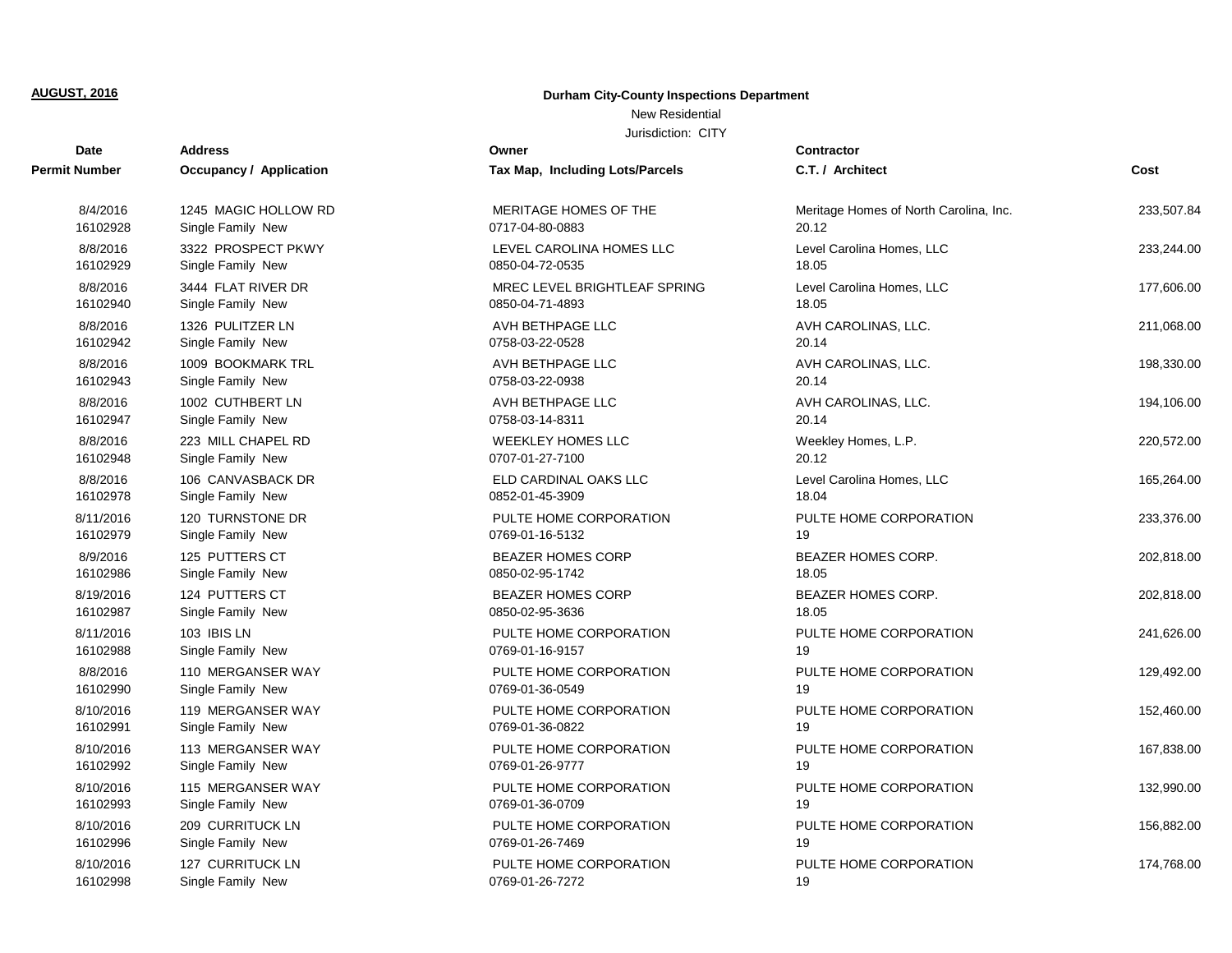## **Durham City-County Inspections Department**

## New Residential

| <b>Date</b>   | <b>Address</b>                 | Owner                           | Contractor                          |            |
|---------------|--------------------------------|---------------------------------|-------------------------------------|------------|
| Permit Number | <b>Occupancy / Application</b> | Tax Map, Including Lots/Parcels | C.T. / Architect                    | Cost       |
| 8/18/2016     | 201 IBIS LN                    | PULTE HOME CORPORATION          | PULTE HOME CORPORATION              | 242,550.00 |
| 16102999      | Single Family New              | 0769-01-15-8892                 | 19                                  |            |
| 8/10/2016     | 111 WHITE BURLEY CT            | MUNGO HOMES OF NORTH CAROLINA   | Mungo Homes of North Carolina, Inc. | 145,728.00 |
| 16103006      | Single Family New              | 0830-04-60-6077                 | 20.14                               |            |
| 8/11/2016     | 3439 FLAT RIVER DR             | MREC LEVEL BRIGHTLEAF SPRING    | Level Carolina Homes, LLC           | 165,264.00 |
| 16103013      | Single Family New              | 0850-04-71-4939                 | 18.05                               |            |
| 8/11/2016     | 1040 LAREDO LN                 | MREC LEVEL BRIGHTLEAF SPRING    | Level Carolina Homes, LLC           | 206,448.00 |
| 16103014      | Single Family New              | 0850-04-72-3121                 | 18.05                               |            |
| 8/11/2016     | 128 CURRITUCK LN               | PULTE HOME CORPORATION          | PULTE HOME CORPORATION              | 122,298.00 |
| 16103022      | Single Family New              | 0769-01-26-9246                 | 19                                  |            |
| 8/11/2016     | 108 WAXWING DR                 | ELD CARDINAL OAKS LLC           | Level Carolina Homes, LLC           | 265,698.00 |
| 16103025      | Single Family New              | 0852-01-45-0612                 | 18.04                               |            |
| 8/11/2016     | 107 IBIS LN                    | PULTE HOME CORPORATION          | PULTE HOME CORPORATION              | 304,986.00 |
| 16103026      | Single Family New              | 0769-01-16-9052                 | 19                                  |            |
| 8/11/2016     | 1030 ATTICUS WAY               | AVH BETHPAGE LLC                | AVH CAROLINAS, LLC.                 | 230,208.00 |
| 16103028      | Single Family New              | 0758-03-14-7345                 | 20.14                               |            |
| 8/11/2016     | 1102 ATTICUS WAY               | AVH BETHPAGE LLC                | AVH CAROLINAS, LLC.                 | 294,822.00 |
| 16103029      | Single Family New              | 0758-03-14-8198                 | 20.14                               |            |
| 8/11/2016     | 1036 ATTICUS WAY               | AVH BETHPAGE LLC                | AVH CAROLINAS, LLC.                 | 211,068.00 |
| 16103030      | Single Family New              | 0758-03-14-8154                 | 20.14                               |            |
| 8/11/2016     | 1030 ATTICUS WAY               | AVH BETHPAGE LLC                | AVH CAROLINAS, LLC.                 | 276,606.00 |
| 16103032      | Single Family New              | 0758-03-14-6093                 | 20.14                               |            |
| 8/22/2016     | 102 WAXWING DR                 | ELD CARDINAL OAKS LLC           | Level Carolina Homes, LLC           | 198,198.00 |
| 16103038      | Single Family New              | 0852-01-35-9778                 | 18.04                               |            |
| 8/11/2016     | 106 WAXWING DR                 | LEVEL CAROLINA HOMES LLC        | Level Carolina Homes, LLC           | 165,264.00 |
| 16103040      | Single Family New              | 0852-01-45-0607                 | 18.04                               |            |
| 8/15/2016     | 119 MILL CHAPEL RD             | <b>WEEKLEY HOMES LLC</b>        | Weekley Homes, L.P.                 | 220,572.00 |
| 16103041      | Single Family New              | 0707-01-27-5892                 | 20.12                               |            |
| 8/15/2016     | 224 MILL CHAPEL RD             | JEN NORTH CAROLINA 4 LLC        | Weekley Homes, L.P.                 | 303,336.00 |
| 16103042      | Single Family New              | 0707-01-27-5055                 | 20.12                               |            |
| 8/12/2016     | 1026 SANTIAGO ST               | AVH BETHPAGE LLC                | AVH CAROLINAS, LLC.                 | 120,054.00 |
| 16103050      | Single Family New              | 0758-03-13-9689                 | 20.14                               |            |
| 8/12/2016     | 1219 PULITZER LN               | AVH BETHPAGE LLC                | AVH CAROLINAS, LLC.                 | 147,906.00 |
| 16103051      | Single Family New              | 0758-03-22-5690                 | 20.14                               |            |
| 8/29/2016     | 1029 SANTIAGO ST               | AVH BETHPAGE LLC                | AVH CAROLINAS, LLC.                 | 140,448.00 |
| 16103054      | Single Family New              | 0758-03-14-7345                 | 20.14                               |            |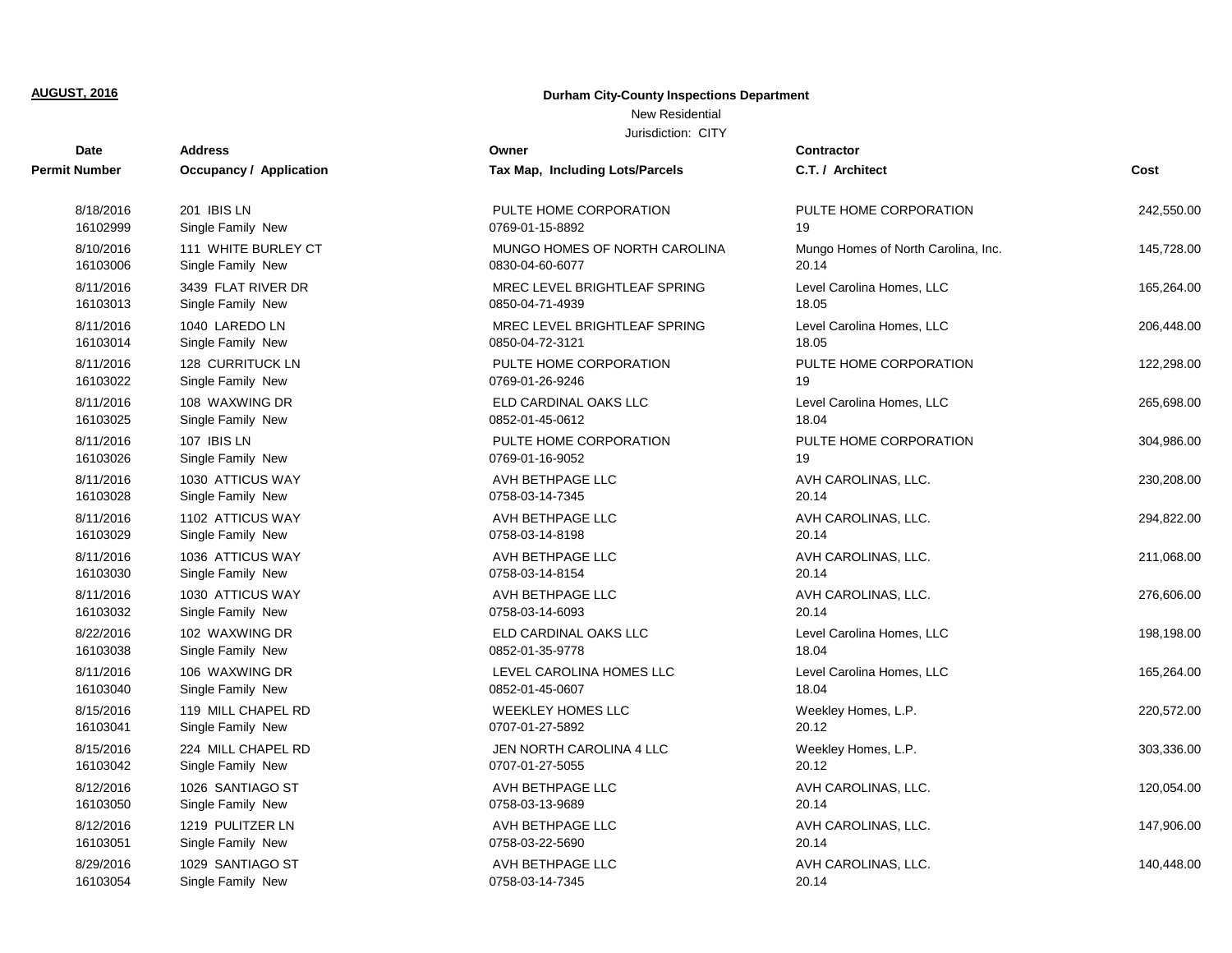## **Durham City-County Inspections Department**

## New Residential

| <b>Date</b>           | Address                                      | Owner                                         | <b>Contractor</b>                      |            |
|-----------------------|----------------------------------------------|-----------------------------------------------|----------------------------------------|------------|
| Permit Number         | <b>Occupancy / Application</b>               | Tax Map, Including Lots/Parcels               | C.T. / Architect                       | Cost       |
| 8/15/2016             | 1208 CAPSTONE DR                             | MERITAGE HOMES OF THE                         | Meritage Homes of North Carolina, Inc. | 194,700.00 |
| 16103058              | Single Family New                            | 0717-04-82-5394                               | 20.12                                  |            |
| 8/15/2016             | 1249 CAPSTONE DR                             | MERITAGE HOMES OF THE                         | Meritage Homes of North Carolina, Inc. | 237,204.00 |
| 16103059              | Single Family New                            | 0717-04-71-9905                               | 20.12                                  |            |
| 8/16/2016             | 215 PENINSULA CT                             | LENNAR CAROLINAS LLC                          | Lennar Carolinas, LLC                  | 185,790.00 |
| 16103060              | Single Family New                            | 0850-01-05-4687                               | 18.05                                  |            |
| 8/16/2016             | 1202 SAN ANTONIO BLVD                        | MREC LEVEL BRIGHTLEAF SPRING                  | Level Carolina Homes, LLC              | 228,162.00 |
| 16103061              | Single Family New                            | 0850-04-72-6468                               | 18.05                                  |            |
| 8/16/2016             | 1013 SEARSTONE CT                            | JLA2 LLC                                      | <b>JOSEPH K. STEWART</b>               | 243,276.00 |
| 16103071              | Single Family New                            | 0729-01-28-3369                               | 20.11                                  |            |
| 8/16/2016             | 1105 SEARSTONE CT                            | <b>JLA2 LLC</b>                               | <b>JOSEPH K. STEWART</b>               | 208,098.00 |
| 16103072              | Single Family New                            | 0729-01-28-4658                               | 20.11                                  |            |
| 8/16/2016             | 1142 SEARSTONE CT                            | EASTWOOD HOMES OF RALEIGH LLC                 | JOSEPH K. STEWART                      | 138,666.00 |
| 16103073              | <b>Townhouse New</b>                         | 0729-01-28-6926                               | 20.11                                  |            |
| 8/16/2016             | 1138 SEARSTONE CT                            | EASTWOOD HOMES OF RALEIGH LLC                 | <b>JOSEPH K. STEWART</b>               | 132.264.00 |
| 16103074              | <b>Townhouse New</b>                         | 0729-01-28-6924                               | 20.11                                  |            |
| 8/16/2016             | 1136 SEARSTONE CT                            | EASTWOOD HOMES OF RALEIGH LLC                 | <b>JOSEPH K. STEWART</b>               | 135,234.00 |
| 16103075              | Townhouse New                                | 0729-01-28-6912                               | 20.11                                  |            |
| 8/17/2016<br>16103077 | 1134 METROPOLITAN DR<br><b>Townhouse New</b> | HHHUNT MERIDIAN DURHAM LLC<br>0728-02-75-7966 | HHHunt Homes Raleigh-Durham, LLC       | 105,072.00 |
| 8/17/2016<br>16103078 | 1136 METROPOLITAN DR<br>Townhouse New        | HHHUNT MERIDIAN DURHAM LLC<br>0728-02-75-7985 | HHHunt Homes Raleigh-Durham, LLC       | 96,096.00  |
| 8/17/2016<br>16103079 | 1138 METROPOLITAN DR<br><b>Townhouse New</b> | HHHUNT MERIDIAN DURHAM LLC<br>0728-02-75-8904 | HHHunt Homes Raleigh-Durham, LLC       | 117,348.00 |
| 8/17/2016<br>16103080 | 1140 METROPOLITAN DR<br><b>Townhouse New</b> | HHHUNT MERIDIAN DURHAM LLC<br>0728-02-75-8923 | HHHunt Homes Raleigh-Durham, LLC       | 116,292.00 |
| 8/17/2016<br>16103081 | 1142 METROPOLITAN DR<br><b>Townhouse New</b> | HHHUNT MERIDIAN DURHAM LLC<br>0728-02-75-8932 | HHHunt Homes Raleigh-Durham, LLC       | 94,842.00  |
| 8/17/2016<br>16103082 | 1144 METROPOLITAN DR<br><b>Townhouse New</b> | HHHUNT MERIDIAN DURHAM LLC<br>0728-02-75-8961 | HHHunt Homes Raleigh-Durham, LLC       | 128,106.00 |
| 8/17/2016             | 124 PIPIT DR                                 | PULTE HOME CORPORATION                        | PULTE HOME CORPORATION                 | 141,240.00 |
| 16103083              | Single Family New                            | 0769-01-36-0915                               | 19                                     |            |
| 8/17/2016             | 103 SNOWY EGRET CT                           | ELD CARDINAL OAKS LLC                         | Level Carolina Homes, LLC              | 190,080.00 |
| 16103101              | Single Family New                            | 0852-01-35-8775                               | 18.04                                  |            |
| 8/18/2016             | 610 WELLWATER AVE                            | <b>LENNAR CAROLINAS LLC</b>                   | Lennar Carolinas, LLC                  | 261,426.00 |
| 16103102              | Single Family New                            | 0860-01-06-7831                               | 18.05                                  |            |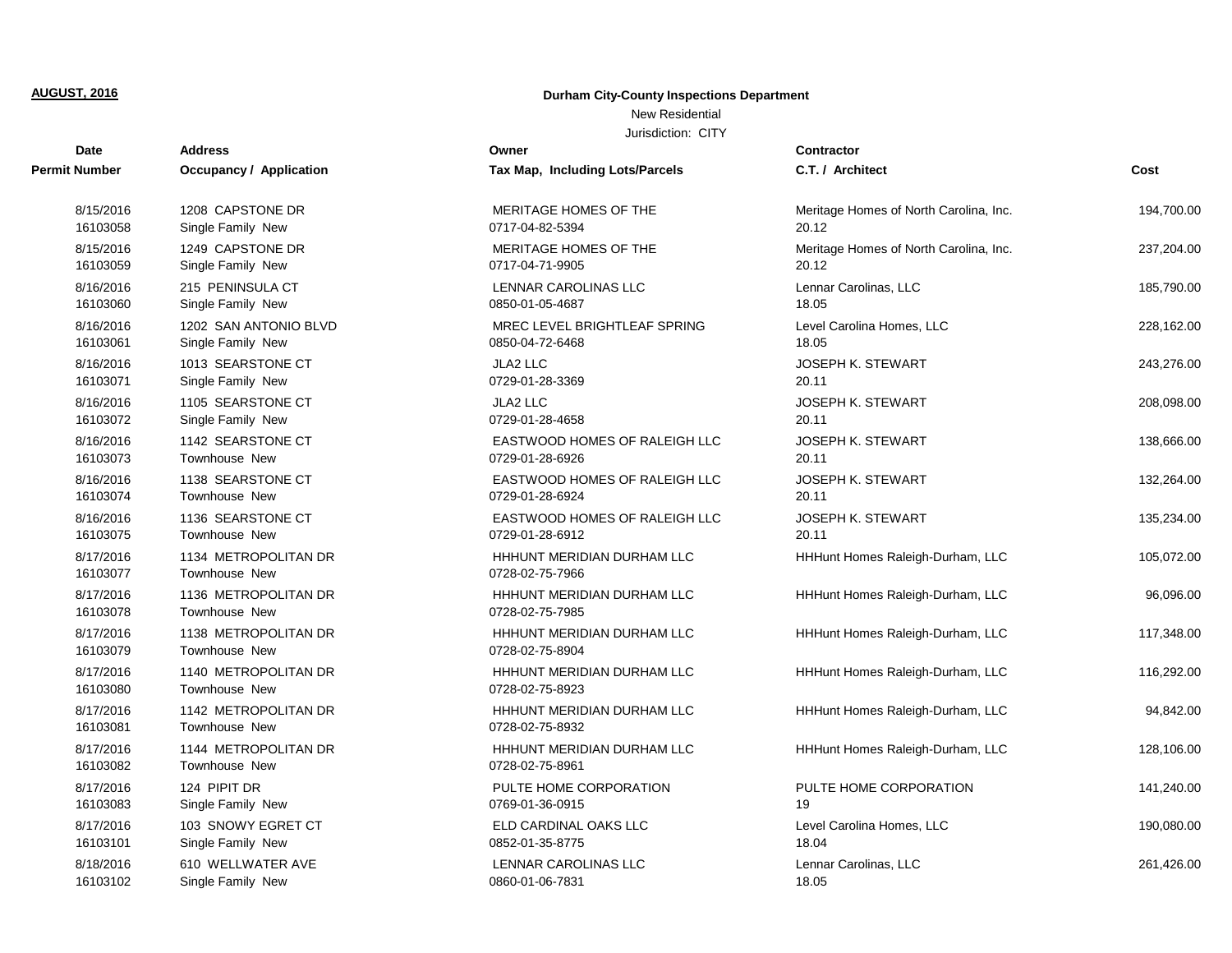## **Durham City-County Inspections Department**

## New Residential

| <b>Date</b>   | <b>Address</b>                 | Owner                           | <b>Contractor</b>                      |            |
|---------------|--------------------------------|---------------------------------|----------------------------------------|------------|
| Permit Number | <b>Occupancy / Application</b> | Tax Map, Including Lots/Parcels | C.T. / Architect                       | Cost       |
| 8/18/2016     | 113 WELLWATER AVE              | LENNAR CAROLINAS LLC            | Lennar Carolinas, LLC                  | 180,312.00 |
| 16103103      | Single Family New              | 0860-01-07-7147                 | 18.05                                  |            |
| 8/18/2016     | 111 WELLWATER AVE              | LENNAR CAROLINAS LLC            | Lennar Carolinas, LLC                  | 230,340.00 |
| 16103104      | Single Family New              | 0860-01-07-6158                 | 18.05                                  |            |
| 8/18/2016     | 604 WELLWATER AVE              | LENNAR CAROLINAS LLC            | Lennar Carolinas, LLC                  | 170,280.00 |
| 16103105      | Single Family New              | 0860-01-06-9718                 | 18.05                                  |            |
| 8/18/2016     | 1103 SEARSTONE CT              | EASTWOOD HOMES OF RALEIGH LLC   | <b>JOSEPH K. STEWART</b>               | 207,504.00 |
| 16103109      | Single Family New              | 0729-01-28-4642                 | 20.11                                  |            |
| 8/18/2016     | 105 SNOWY EGRET CT             | ELD CARDINAL OAKS LLC           | Level Carolina Homes, LLC              | 165,264.00 |
| 16103110      | Single Family New              | 0852-01-35-8780                 | 18.04                                  |            |
| 8/17/2016     | 107 SNOWY EGRET CT             | ELD CARDINAL OAKS LLC           | Level Carolina Homes, LLC              | 193,974.00 |
| 16103111      | Single Family New              | 0852-01-35-8694                 | 18.04                                  |            |
| 8/17/2016     | 1408 MAGIC HOLLOW RD           | MERITAGE HOMES OF THE           | Meritage Homes of North Carolina, Inc. | 234,036.00 |
| 16103113      | Single Family New              | 0717-04-70-4576                 | 20.12                                  |            |
| 8/23/2016     | 1104 SAN ANTONIO BLVD          | MREC LEVEL BRIGHTLEAF SPRING    | Level Carolina Homes, LLC              | 205,854.00 |
| 16103124      | Single Family New              | 0850-04-72-6287                 | 18.05                                  |            |
| 8/18/2016     | 15 GRIFTON PL                  | TRAFALGAR PROPERTIES LLC        | Lennar Carolinas, LLC                  | 136,290.00 |
| 16103126      | <b>Townhouse New</b>           | 203739-PP16455                  | 17.09                                  |            |
| 8/19/2016     | 17 GRIFTON PL                  | LENNAR CAROLINAS LLC            | Lennar Carolinas, LLC                  | 135,036.00 |
| 16103127      | Townhouse New                  | 0833-01-37-9522                 | 17.09                                  |            |
| 8/18/2016     | 19 GRIFTON PL                  | LENNAR CAROLINAS LLC            | Lennar Carolinas, LLC                  | 135,036.00 |
| 16103128      | Townhouse New                  | 0833-01-37-9501                 | 17.09                                  |            |
| 8/18/2016     | 21 GRIFTON PL                  | LENNAR CAROLINAS LLC            | Lennar Carolinas, LLC                  | 133,980.00 |
| 16103129      | Townhouse New                  | 0833-01-37-8581                 | 17.09                                  |            |
| 8/18/2016     | 23 GRIFTON PL                  | LENNAR CAROLINAS LLC            | Lennar Carolinas, LLC                  | 136,290.00 |
| 16103130      | <b>Townhouse New</b>           | 0833-01-37-8551                 | 17.09                                  |            |
| 8/17/2016     | 112 TURNSTONE DR               | PULTE HOME CORPORATION          | PULTE HOME CORPORATION                 | 285,000.00 |
| 16103133      | Single Family New              | 0769-01-16-3142                 | 19                                     |            |
| 8/17/2016     | 116 GADWALL LN                 | PULTE HOME CORPORATION          | PULTE HOME CORPORATION                 | 255,000.00 |
| 16103134      | Single Family New              | 0769-01-15-4861                 | 19                                     |            |
| 8/17/2016     | 123 CURRITUCK LN               | PULTE HOME CORPORATION          | PULTE HOME CORPORATION                 | 145,000.00 |
| 16103135      | Single Family New              | 0769-01-26-7173                 | 19                                     |            |
| 8/17/2016     | 206 CURRITUCK LN               | PULTE HOME CORPORATION          | PULTE HOME CORPORATION                 | 140,000.00 |
| 16103136      | Single Family New              | 0769-01-26-9435                 | 19                                     |            |
| 8/18/2016     | <b>126 CURRITUCK LN</b>        | PULTE HOME CORPORATION          | PULTE HOME CORPORATION                 | 170,000.00 |
| 16103137      | Single Family New              | 0769-01-26-9242                 | 19                                     |            |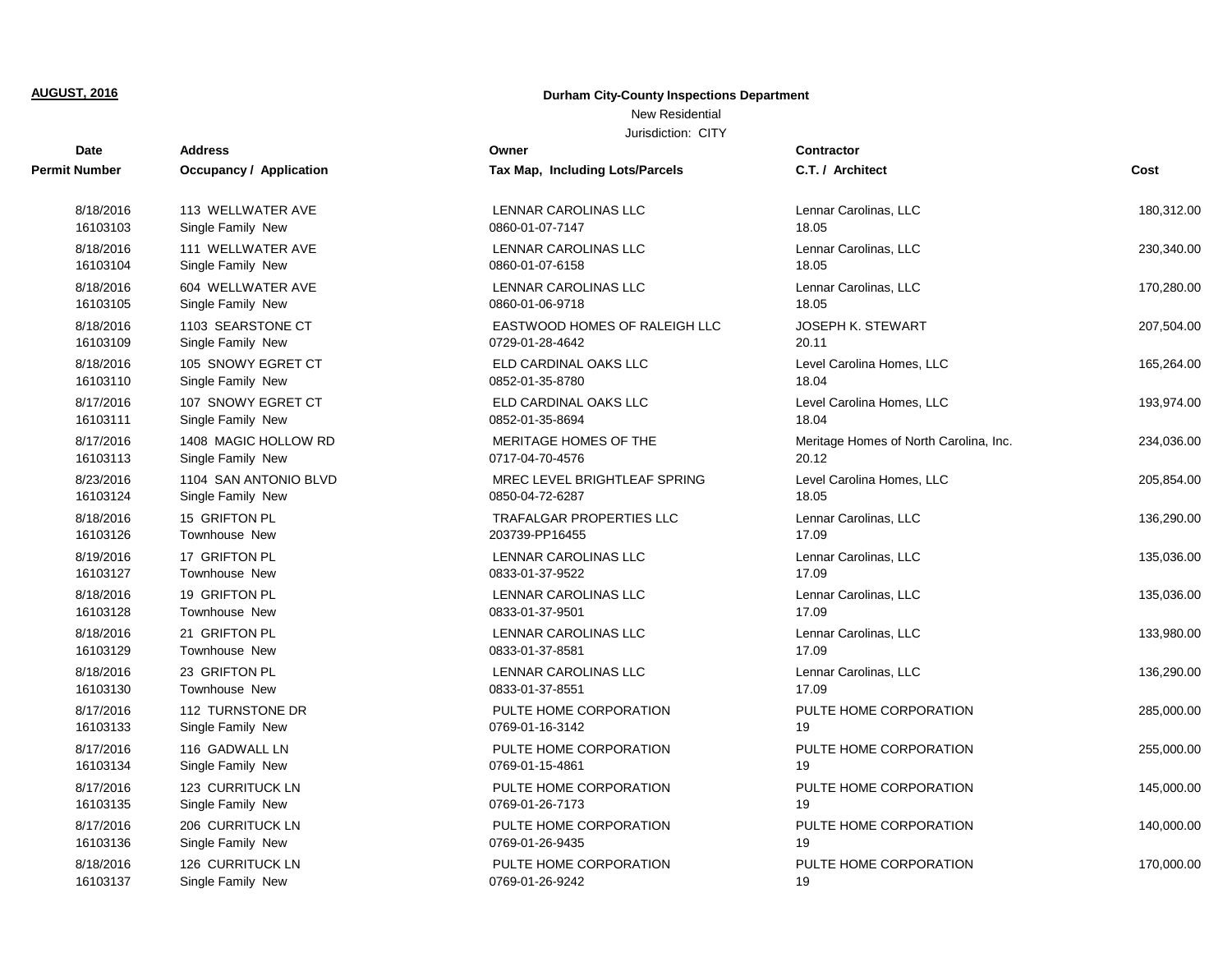## **Durham City-County Inspections Department**

## New Residential

| Date          | <b>Address</b>                 | Owner                           | Contractor                        |            |
|---------------|--------------------------------|---------------------------------|-----------------------------------|------------|
| Permit Number | <b>Occupancy / Application</b> | Tax Map, Including Lots/Parcels | C.T. / Architect                  | Cost       |
| 8/18/2016     | 124 CURRITUCK LN               | PULTE HOME CORPORATION          | PULTE HOME CORPORATION            | 160,000.00 |
| 16103138      | Single Family New              | 0769-01-26-9148                 | 19                                |            |
| 8/18/2016     | 122 CURRITUCK LN               | PULTE HOME CORPORATION          | PULTE HOME CORPORATION            | 145,000.00 |
| 16103140      | Single Family New              | 0769-01-26-9144                 | 19                                |            |
| 8/22/2016     | 115 GADWALL LN                 | PULTE HOME CORPORATION          | PULTE HOME CORPORATION            | 230,000.00 |
| 16103141      | Single Family New              | 0769-01-15-4938                 | 19                                |            |
| 8/18/2016     | 114 MERGANSER WAY              | PULTE HOME CORPORATION          | PULTE HOME CORPORATION            | 145,000.00 |
| 16103142      | Single Family New              | 0769-01-36-1605                 | 19                                |            |
| 8/18/2016     | 112 MERGANSER WAY              | PULTE HOME CORPORATION          | PULTE HOME CORPORATION            | 145,000.00 |
| 16103143      | Single Family New              | 0769-01-36-0672                 | 19                                |            |
| 8/18/2016     | 123 TURNSTONE DR               | PULTE HOME CORPORATION          | PULTE HOME CORPORATION            | 230,000.00 |
| 16103144      | Single Family New              | 0769-01-16-6330                 | 19                                |            |
| 8/30/2016     | 109 W PIEDMONT AVE             | SELF HELP VENTURES FUND         | WALLACE, B. DESIGN & CONSTRUCTION | 118,668.00 |
| 16103146      | Single Family New              | 0821-16-73-9175                 | 12.01                             |            |
| 8/29/2016     | 121 CHURMENT CT                | JORDANS CONSTRUCTION INC        | JORDAN'S CONSTRUCTION, INC.       | 130,812.00 |
| 16103148      | <b>Townhouse New</b>           | 0739-02-89-5244                 | 20.14                             |            |
| 8/29/2016     | 123 CHURMENT CT                | JORDANS CONSTRUCTION INC        | JORDAN'S CONSTRUCTION, INC.       | 151,140.00 |
| 16103149      | Townhouse New                  | 0739-02-89-5214                 | 20.14                             |            |
| 8/29/2016     | 125 CHURMENT CT                | JORDANS CONSTRUCTION INC        | JORDAN'S CONSTRUCTION, INC.       | 150,744.00 |
| 16103150      | <b>Townhouse New</b>           | 0739-02-89-4285                 | 20.14                             |            |
| 8/29/2016     | 127 CHURMENT CT                | JORDANS CONSTRUCTION INC        | JORDAN'S CONSTRUCTION, INC.       | 130,812.00 |
| 16103151      | Townhouse New                  | 0739-02-89-4265                 | 20.14                             |            |
| 8/29/2016     | 129 CHURMENT CT                | JORDANS CONSTRUCTION INC        | JORDAN'S CONSTRUCTION, INC.       | 130,812.00 |
| 16103152      | <b>Townhouse New</b>           | 0739-02-89-4235                 | 20.14                             |            |
| 8/29/2016     | 131 CHURMENT CT                | JORDANS CONSTRUCTION INC        | JORDAN'S CONSTRUCTION, INC.       | 187,902.00 |
| 16103153      | <b>Townhouse New</b>           | 0739-02-89-4205                 | 20.14                             |            |
| 8/29/2016     | 133 CHURMENT CT                | JORDANS CONSTRUCTION INC        | JORDAN'S CONSTRUCTION, INC.       | 150,744.00 |
| 16103154      | <b>Townhouse New</b>           | 0739-02-89-3285                 | 20.14                             |            |
| 8/29/2016     | 135 CHURMENT CT                | JORDANS CONSTRUCTION INC        | JORDAN'S CONSTRUCTION, INC.       | 151,140.00 |
| 16103155      | Townhouse New                  | 0739-02-89-3255                 | 20.14                             |            |
| 8/19/2016     | 322 PRINCESS PL                | TRUE HOMES LLC                  | True Homes, LLC                   | 175,164.00 |
| 16103160      | <b>Townhouse New</b>           | 0757-01-09-7849                 | 20.14                             |            |
| 8/19/2016     | 116 PUTTERS CT                 | <b>BEAZER HOMES CORP</b>        | <b>BEAZER HOMES CORP.</b>         | 192,522.00 |
| 16103166      | Single Family New              | 0850-02-95-3421                 | 18.05                             |            |
| 8/19/2016     | 122 PUTTERS CT                 | <b>BEAZER HOMES CORP</b>        | <b>BEAZER HOMES CORP.</b>         | 192,522.00 |
| 16103167      | Single Family New              | 0850-02-95-3539                 | 18.05                             |            |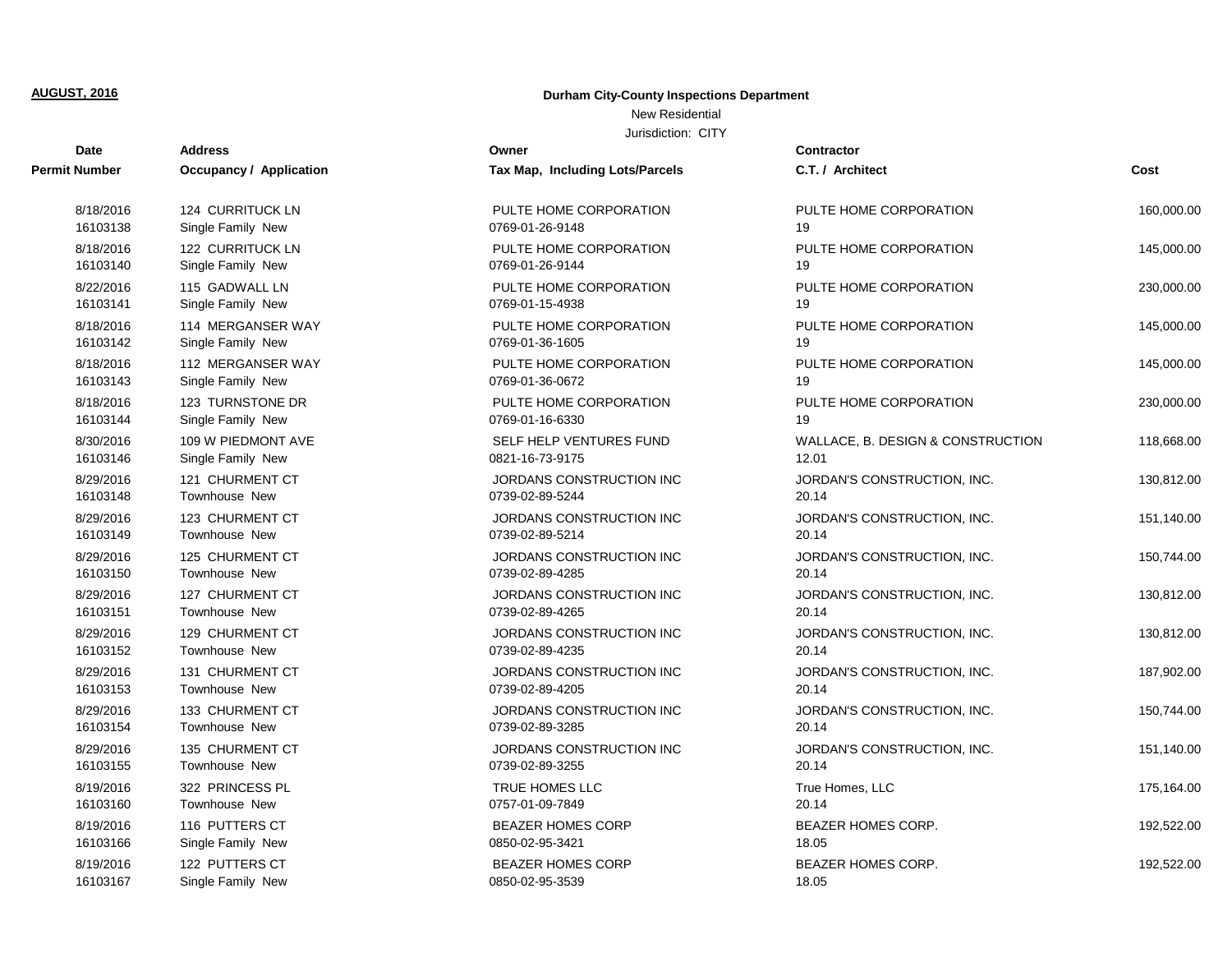## **Durham City-County Inspections Department**

## New Residential

| <b>Date</b>   | <b>Address</b>                 | Owner                           | <b>Contractor</b>                      |            |
|---------------|--------------------------------|---------------------------------|----------------------------------------|------------|
| Permit Number | <b>Occupancy / Application</b> | Tax Map, Including Lots/Parcels | C.T. / Architect                       | Cost       |
| 8/22/2016     | 1404 MAGIC HOLLOW RD           | MERITAGE HOMES OF THE           | Meritage Homes of North Carolina, Inc. | 166,518.00 |
| 16103182      | Single Family New              | 0717-04-70-5587                 | 20.12                                  |            |
| 8/30/2016     | 1314 MAGIC HOLLOW RD           | MERITAGE HOMES OF THE           | Meritage Homes of North Carolina, Inc. | 204,534.00 |
| 16103183      | Single Family New              | 0717-04-70-6597                 | 20.12                                  |            |
| 8/30/2016     | 1310 MAGIC HOLLOW RD           | MERITAGE HOMES OF THE           | Meritage Homes of North Carolina, Inc. | 239,712.00 |
| 16103184      | Single Family New              | 0717-04-70-7568                 | 20.12                                  |            |
| 8/29/2016     | 1916 PATTERSONS MILL RD        | MREC BRIGHTLEAF LLC             | CALATLANTIC GROUP, INC.                | 308,748.00 |
| 16103189      | Single Family New              | 0840-04-90-8629                 | 18.05                                  |            |
| 8/22/2016     | 1918 PATTERSONS MILL RD        | <b>MREC BRIGHTLEAF LLC</b>      | CALATLANTIC GROUP, INC.                | 301,686.00 |
| 16103190      | Single Family New              | 0840-04-90-9614                 | 18.05                                  |            |
| 8/29/2016     | 3 SPRINGHOUSE PL               | HOMES BY DICKERSON INC          | HOMES BY DICKERSON, INC.               | 454,000.00 |
| 16103193      | Single Family New              | 0813-02-68-4784                 | 17.07                                  |            |
| 8/29/2016     | 881 SARATOGA DR                | <b>TRAFALGAR PROPERTIES LLC</b> | Lennar Carolinas, LLC                  | 133,980.00 |
| 16103210      | <b>Townhouse New</b>           | 203739-PP16447                  | 17.09                                  |            |
| 8/29/2016     | 883 SARATOGA DR                | LENNAR CAROLINAS LLC            | Lennar Carolinas, LLC                  | 136,290.00 |
| 16103212      | <b>Townhouse New</b>           | 0833-01-47-1565                 | 17.09                                  |            |
| 8/29/2016     | 885 SARATOGA DR                | LENNAR CAROLINAS LLC            | Lennar Carolinas, LLC                  | 136,290.00 |
| 16103213      | <b>Townhouse New</b>           | 0833-01-47-1567                 | 17.09                                  |            |
| 8/29/2016     | 887 SARATOGA DR                | LENNAR CAROLINAS LLC            | Lennar Carolinas, LLC                  | 133,980.00 |
| 16103214      | <b>Townhouse New</b>           | 0833-01-47-1651                 | 17.09                                  |            |
| 8/23/2016     | 1045 LAREDO LN                 | MREC LEVEL BRIGHTLEAF SPRING    | Level Carolina Homes, LLC              | 165,264.00 |
| 16103225      | Single Family New              | 0850-04-72-4276                 | 18.05                                  |            |
| 8/25/2016     | 505 TUTTLE RD                  | PULTE HOME CORPORATION          | PULTE HOME CORPORATION                 | 221,958.00 |
| 16103235      | Single Family New              | 0769-01-06-8295                 | 19                                     |            |
| 8/25/2016     | 110 TANOAK CT                  | PULTE HOME CORPORATION          | PULTE HOME CORPORATION                 | 218,196.00 |
| 16103236      | Single Family New              | 0769-01-15-3459                 | 19                                     |            |
| 8/25/2016     | 122 TEE PEE TRL                | PULTE HOME CORPORATION          | PULTE HOME CORPORATION                 | 163,152.00 |
| 16103237      | Single Family New              | 0769-01-16-3483                 | 19                                     |            |
| 8/25/2016     | 122 PIPIT DR                   | PULTE HOME CORPORATION          | PULTE HOME CORPORATION                 | 165,330.00 |
| 16103238      | Single Family New              | 0769-01-26-9988                 | 19                                     |            |
| 8/24/2016     | 509 POPLAR ST                  | CALATLANTIC GROUP INC           | CALATLANTIC GROUP, INC.                | 216,216.00 |
| 16103241      | Single Family New              | 0850-02-76-7340                 | 18.05                                  |            |
| 8/25/2016     | 114 PIPIT DR                   | PULTE HOME CORPORATION          | PULTE HOME CORPORATION                 | 151,404.00 |
| 16103248      | Single Family New              | 0769-01-27-8043                 | 19                                     |            |
| 8/25/2016     | 205 CURRITUCK LN               | PULTE HOME CORPORATION          | PULTE HOME CORPORATION                 | 148,632.00 |
| 16103256      | Single Family New              | 0769-01-26-7470                 | 19                                     |            |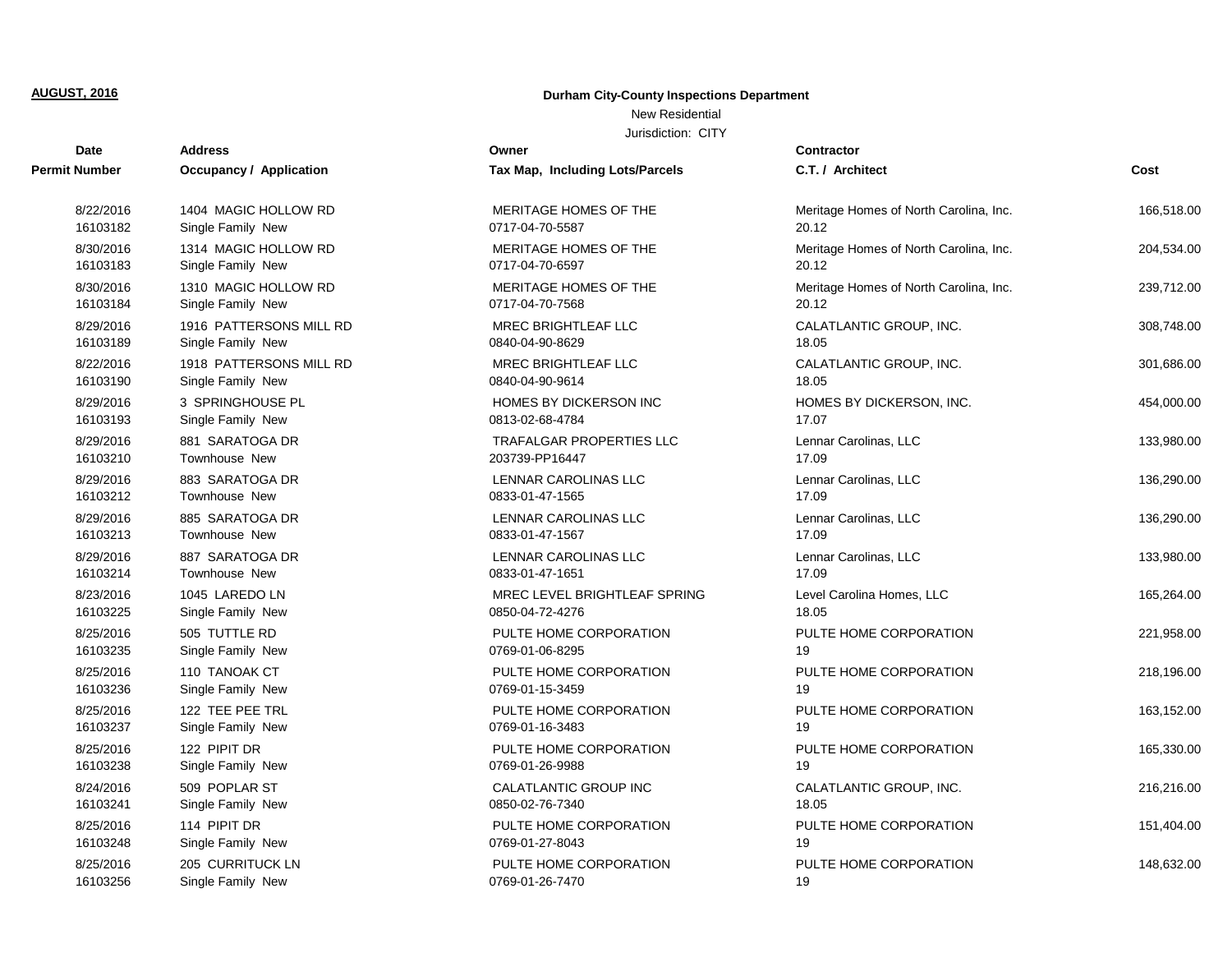## **Durham City-County Inspections Department**

## New Residential

| <b>Date</b>          | <b>Address</b>                 | Owner                           | <b>Contractor</b>                   |            |
|----------------------|--------------------------------|---------------------------------|-------------------------------------|------------|
| <b>Permit Number</b> | <b>Occupancy / Application</b> | Tax Map, Including Lots/Parcels | C.T. / Architect                    | Cost       |
| 8/25/2016            | 130 TEE PEE TRL                | PULTE HOME CORPORATION          | PULTE HOME CORPORATION              | 170,016.00 |
| 16103258             | Single Family New              | 0769-01-16-5434                 | 19                                  |            |
| 8/29/2016            | 108 CALICO CT                  | <b>LENNAR CAROLINAS LLC</b>     | Lennar Carolinas, LLC               | 219,648.00 |
| 16103261             | Single Family New              | 0860-01-07-8365                 | 18.05                               |            |
| 8/29/2016            | 602 WELLWATER AVE              | <b>LENNAR CAROLINAS LLC</b>     | Lennar Carolinas, LLC               | 187,044.00 |
| 16103262             | Single Family New              | 0860-01-07-8365                 | 18.05                               |            |
| 8/25/2016            | 1107 POPLAR ST                 | CALATLANTIC GROUP INC           | CALATLANTIC GROUP, INC.             | 201,168.00 |
| 16103265             | Single Family New              | 0850-04-73-4741                 | 18.05                               |            |
| 8/25/2016            | 1007 POPLAR ST                 | <b>CALATLANTIC GROUP INC</b>    | CALATLANTIC GROUP, INC.             | 283,602.00 |
| 16103266             | Single Family New              | 0850-04-74-9137                 | 18.05                               |            |
| 8/29/2016            | 100 DOGWOOD BLOSSOMS DR        | MUNGO HOMES OF NORTH CAROLINA   | Mungo Homes of North Carolina, Inc. | 217,272.00 |
| 16103271             | Single Family New              | 0830-04-60-4470                 | 20.14                               |            |
| 8/29/2016            | 202 MAPLE WALK ST              | MUNGO HOMES OF NORTH CAROLINA   | Mungo Homes of North Carolina, Inc. | 148,764.00 |
| 16103272             | Single Family New              | 0739-02-69-3722                 | 20.14                               |            |
| 8/26/2016            | 305 MAPLE WALK ST              | MUNGO HOMES OF NORTH CAROLINA   | Mungo Homes of North Carolina, Inc. | 201,036.00 |
| 16103273             | Single Family New              | 0739-02-69-8735                 | 20.14                               |            |
| 8/26/2016            | 112 WHITE BURLEY CT            | MUNGO HOMES OF NORTH CAROLINA   | Mungo Homes of North Carolina, Inc. | 189,420.00 |
| 16103275             | Single Family New              | 0830-04-60-7160                 | 20.14                               |            |
| 8/29/2016            | 114 WAXWING DR                 | ELD CARDINAL OAKS LLC           | Level Carolina Homes, LLC           | 165,264.00 |
| 16103284             | Single Family New              | 0852-01-45-0535                 | 18.04                               |            |
| 8/29/2016            | 109 SNOWY EGRET CT             | ELD CARDINAL OAKS LLC           | Level Carolina Homes, LLC           | 183,084.00 |
| 16103303             | Single Family New              | 0852-01-35-9519                 | 18.04                               |            |
| 8/29/2016            | 113 SNOWY EGRET CT             | ELD CARDINAL OAKS LLC           | Level Carolina Homes, LLC           | 165,264.00 |
| 16103304             | Single Family New              | 0852-01-35-9523                 | 18.04                               |            |
| 8/29/2016            | 117 SNOWY EGRET CT             | ELD CARDINAL OAKS LLC           | Level Carolina Homes, LLC           | 198,924.00 |
| 16103310             | Single Family New              | 0852-01-35-9477                 | 18.04                               |            |